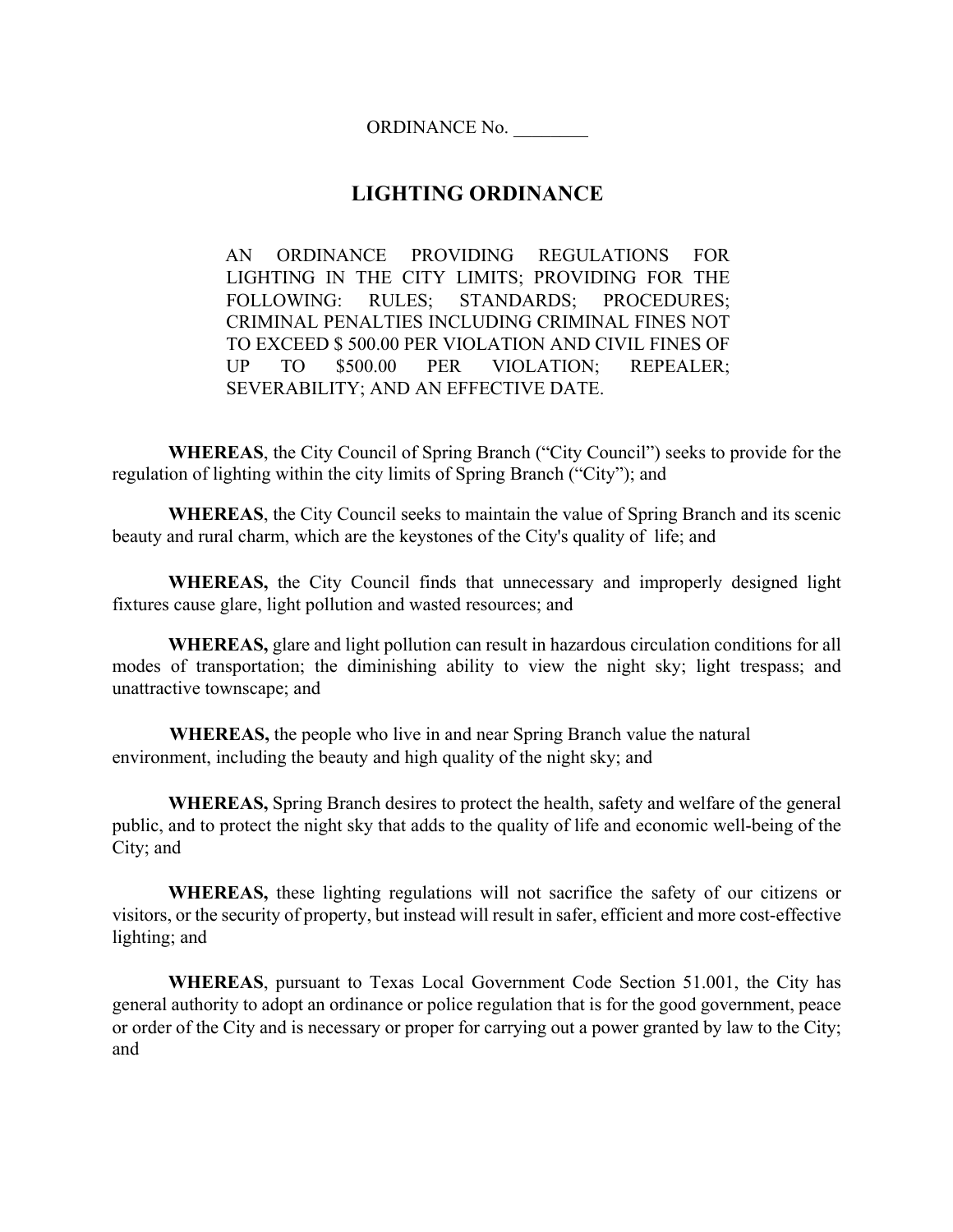**WHEREAS**, the City Council finds that it is necessary and proper for the good government, peace or order of Spring Branch to adopt an ordinance regulating lighting.

#### **NOW, THEREFORE, BE IT ORDAINED by the** Spring Branch **City Council:**

#### 1. **FINDINGS OF FACT**

The foregoing recitals are incorporated into this Ordinance by reference as findings of fact as if expressly set forth herein.

#### 2. **REPEALER**

To the extent reasonably possible, ordinances are to be read together in harmony. However, all ordinances, or parts thereof, that are in conflict or inconsistent with any provision of this Ordinance are hereby repealed to the extent of such conflict, and the provisions of this Ordinance shall be and remain controlling as to the matters regulated, herein.

### 3. **SEVERABILITY**

Should any of the clauses, sentences, paragraphs, sections or parts of this Ordinance be deemed invalid, unconstitutional, or unenforceable by a court of law or administrative agency with jurisdiction over the matter, such action shall not be construed to affect any other valid portion of this Ordinance.

#### 4. **EFFECTIVE DATE**

This Ordinance shall be effective immediately upon passage and publication of caption.

#### 5. **PROPER NOTICE & MEETING**

It is hereby officially found and determined that the meeting at which this Ordinance was passed was open to the public, and that public notice of the time, place and purpose of said meeting was given as required by the Open Meetings Act, Texas Government Code, Chapter 551. Notice was also provided as required by Chapter 52 of the Texas Local Government Code.

#### **PASSED & APPROVED this, the 10th day of December 2019,**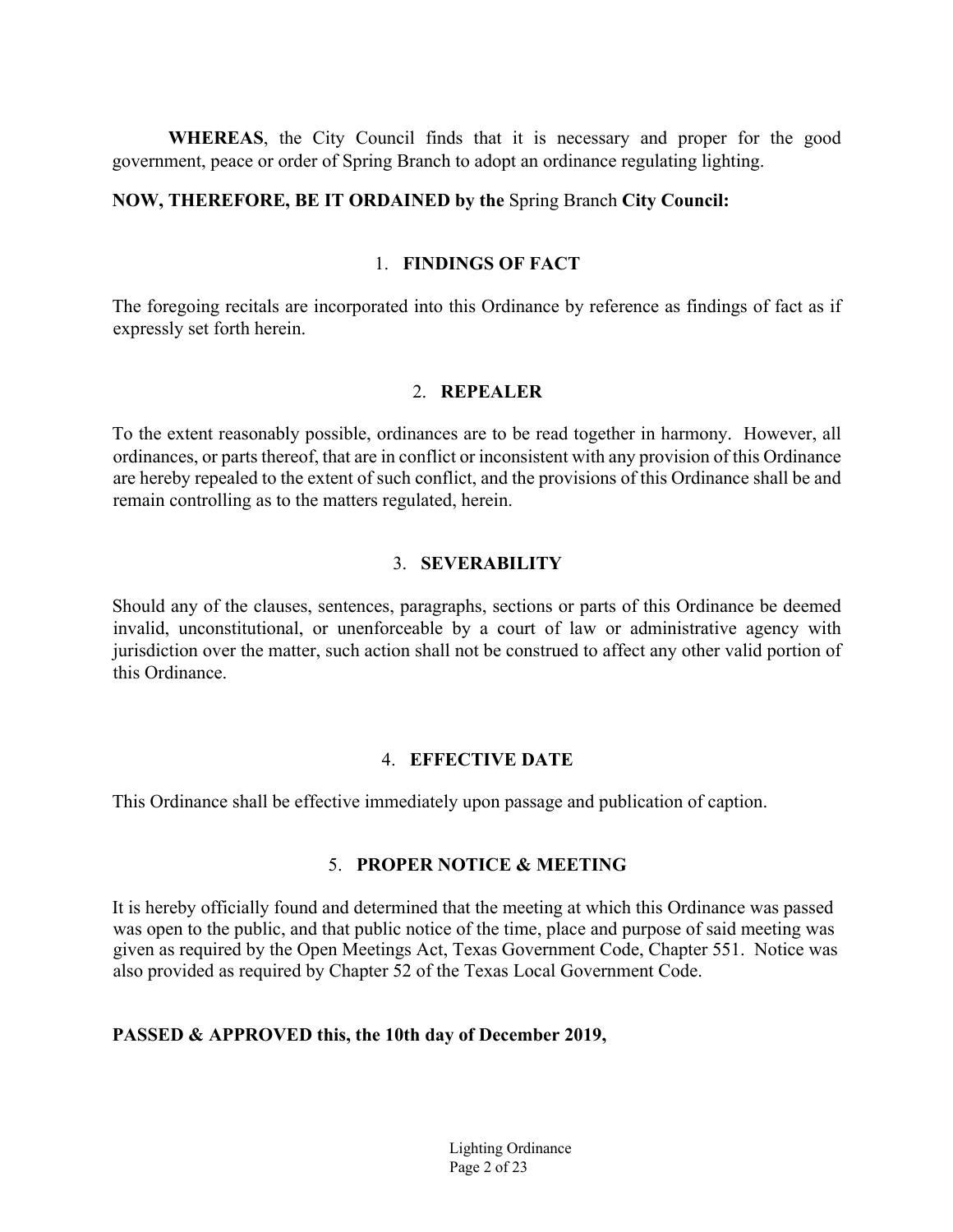## **CITY OF SPRING BRANCH:**

*by*:

Mayor, *mayors name*

# **ATTEST:**

 $\mathcal{L}_\text{max}$  , and the set of the set of the set of the set of the set of the set of the set of the set of the set of the set of the set of the set of the set of the set of the set of the set of the set of the set of the *Name*, City Secretary

*Attachment "A"*

This Article shall be known as the "Lighting Ordinance".

#### **002 Definitions**

*Applicant:* A person or entity who submits to the City an application for an approval required by the Code of Ordinances. To be qualified as an Applicant under this Article, the person or entity must have sufficiently documented legal authority or proprietary interests in the land to commence and maintain proceedings under the Code of Ordinances. To avoid confusion, the term will not include anyone other than the Property Owner(s), tenant(s), or a duly authorized agent and

> Lighting Ordinance Page 3 of 23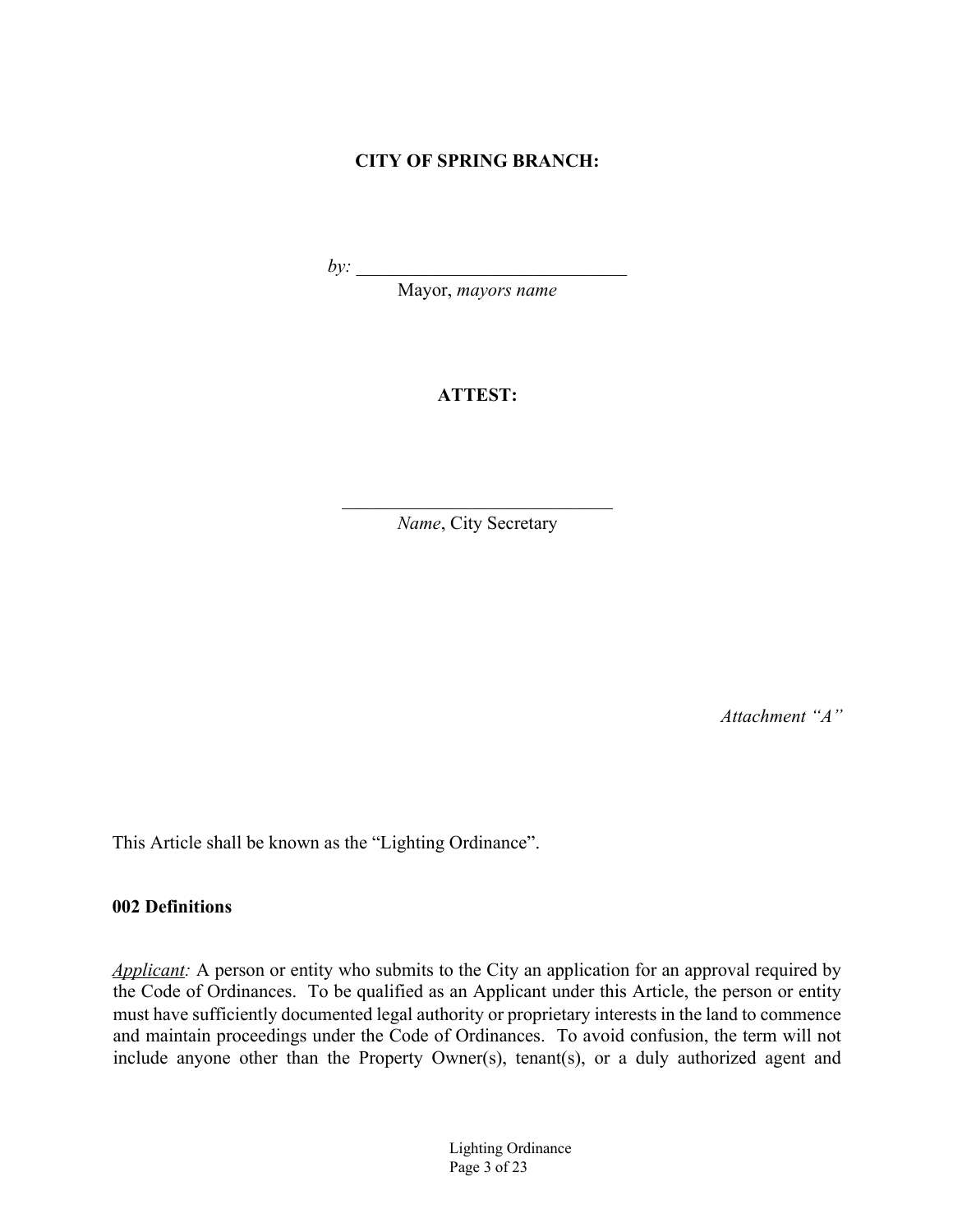representative of the Property Owner. As to enforcement between tenant(s) and Property Owner(s) of a particular piece of property, the Property Owner(s) shall have ultimate liability for violations of this Ordinance.

*B-U-G Ratings:* A luminaire classification system with ratings for backlight (B), uplight (U), and glare (G). The Backlight component of the rating system takes into account the amount of light in the BL, BM, BH and BVH zones depicted in Figure A below. The Uplight component takes into account the amount of light in the UH and UL zones. The Glare component takes into account the amount of light in the FH, FVH, BH and BVH zones.





*City:* Spring Branch, an incorporated municipality located in Comal County, Texas.

*Full Cut-off Fixtures:* Fixtures, as installed, that are designed or shielded in such a manner that all light rays emitted by the fixture, either directly from the lamps or indirectly from the fixture, are projected below a horizontal plane running through the lowest point on the fixture where light is emitted and less than ten percent of the rated lumens are projected between the 90-degrees and 80degrees angle made from said horizontal plane with Nadir.

*Fully Shielded Light Fixture:* A light fixture constructed and installed in such a manner that all light emitted by the fixture, either directly from the lamp or a diffusing element, or indirectly by reflection or refraction from any part of the fixture, is projected below the horizontal plane through the fixture's lowest light-emitting part. A fully shielded light may or may not be full-cutoff depending on the amount of light produced in the glare zone between 90-degrees and 80-degrees above nadir.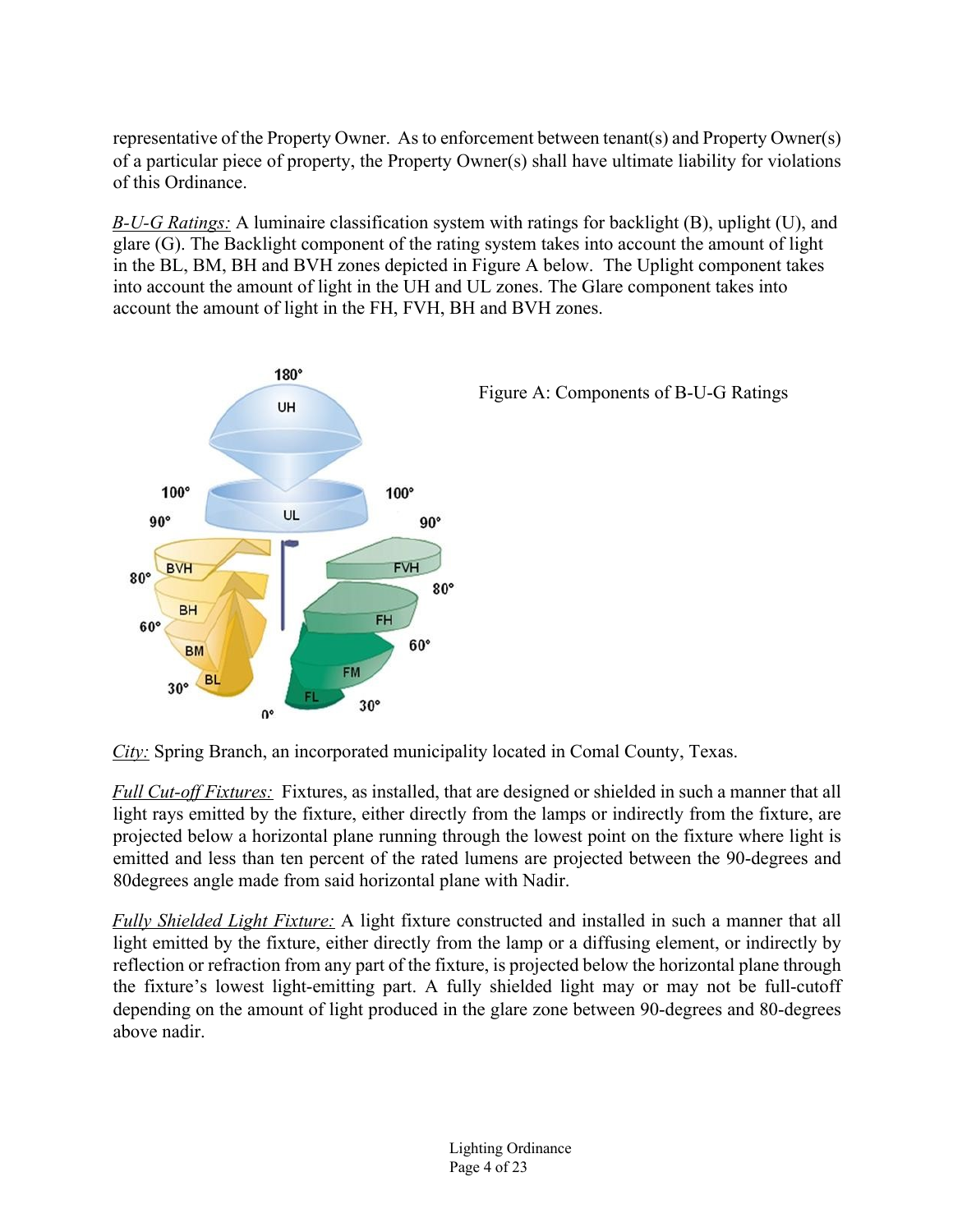*Glare:* Lighting entering the eye directly from luminaires or indirectly from reflective surfaces that causes visual discomfort or reduced visibility.

*Holiday Lighting:* Lighting used for a specific celebration which may be one of the following types:

- (1) Festoon type low-output lamps, limited to small individual bulbs on a string with a maximum output of 70 lumens within any square foot if the bulbs are coated in a color, or a maximum output of 20 lumens within any square foot if the bulbs are clear.
- (2) Low-output lamps with a maximum output of 210 lumens within any cubic foot used to internally illuminate yard art.
- (3) Flood or spotlights producing less than 2000 lumens each, whose light source is not visible from any other property, and which are used only as temporary lighting.

*Light Trespass:* Light that falls beyond the property it is intended to illuminate, in a motor vehicle driver's' eyes, or upwards toward the sky.

*Lighting:* Any source of light that does not include natural light emitted from celestial objects or fire.

*Logo:* A representation or symbol adopted by a business, organization, or an individual used to promote instant public recognition.

*Lumen:* The unit of measurement used to quantify the amount of light produced by a bulb or emitted from a fixture (as distinct from "watt," a measure of power consumption). The lumen rating associated with a given lamp is generally indicated on its packaging or may be obtained from the manufacturer. (Abbreviated lm)

*Lumens per Net Acre:* The total number of luminaire lumens produced by all lamps utilized in outdoor lighting on a property divided by the number of acres, or part of an acre, of the property to be illuminated.

*Luminaire:* The complete lighting unit (fixture) consisting of a lamp, or lamps and ballasts, together with the parts designed to distribute the light (reflector, lens, diffuser), to position and protect the lamps, and to connect the lamps to the power supply.

*Luminaire Lumens:* Calculated as the sum of the initial number of lumens produced by the light emitting elements of an individual luminaire, multiplied by the luminaire efficiency. If the efficiency is not known for a residential luminaire, assume 70%.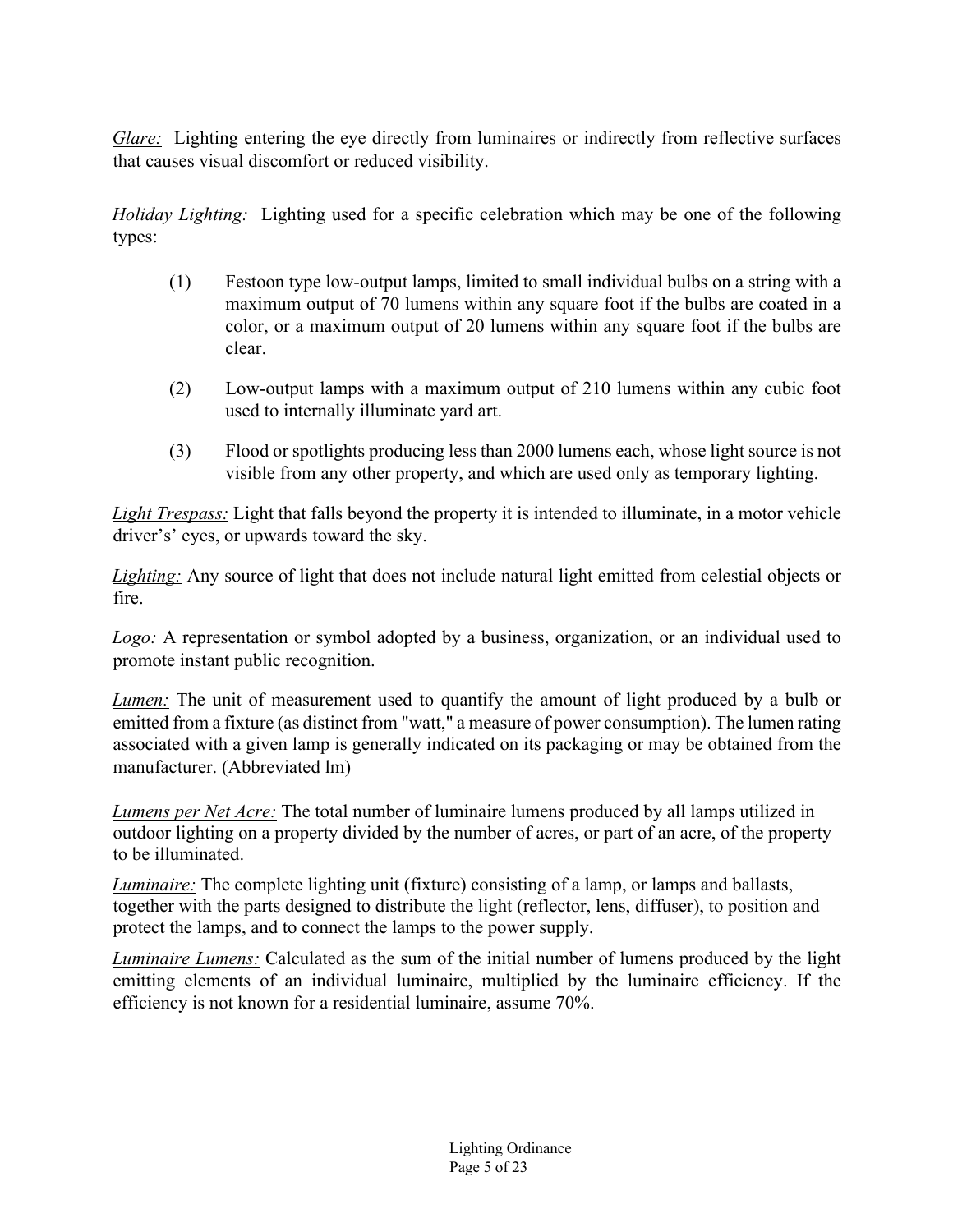*Luminous Elements (of a Light Fixture):* The lamp (light bulb), any diffusing elements, and surfaces intended to reflect or refract light emitted from the lamp individually or collectively comprise the luminous elements of a light fixture (luminaire).

*Nadir (of a Light Fixture):* Zero degrees vertical made by a line that points directly downward from the luminaire.

*Outdoor Lighting:* Temporary or permanent lighting that is installed, located or used in such a manner to cause light rays to shine outdoors. Non-residential fixtures that are installed indoors that cause light to shine outside are considered outdoor lighting for the intent of this Article. (See Figure A). Residential fixtures installed indoors generating more than 6200 lumens (approximately equal to a 300 watt incandescent bulb) that cause light to shine outside are also considered outdoor lighting for the intent of this Article.



Figure A: Elevation view showing an example of a non-residential application of indoor lighting, labeled FS, which will be subject to this ordinance and indoor lighting, labeled A, which is installed so that it is not subject to this Ordinance. This example presumes the luminaires in the structure in question are not elevated such that any of the luminaires labeled A in the figure above may be seen from any other property.

*Temporary Lighting:* Lighting intended for uses which by their nature are of limited duration; for example, holiday decorations, civic events, or construction projects.

*Total Outdoor Light Output:* Total outdoor light output is the total amount of light, measured in lumens, from all outdoor light fixtures within the illuminated area of a property. The lumen value to be used in the calculation is the initial lamp lumens, as defined in this Article.

*Uplighting:* Lighting that is directed in such a manner as to project light rays above a horizontal plane running through the lowest point on the fixture where light is emitted.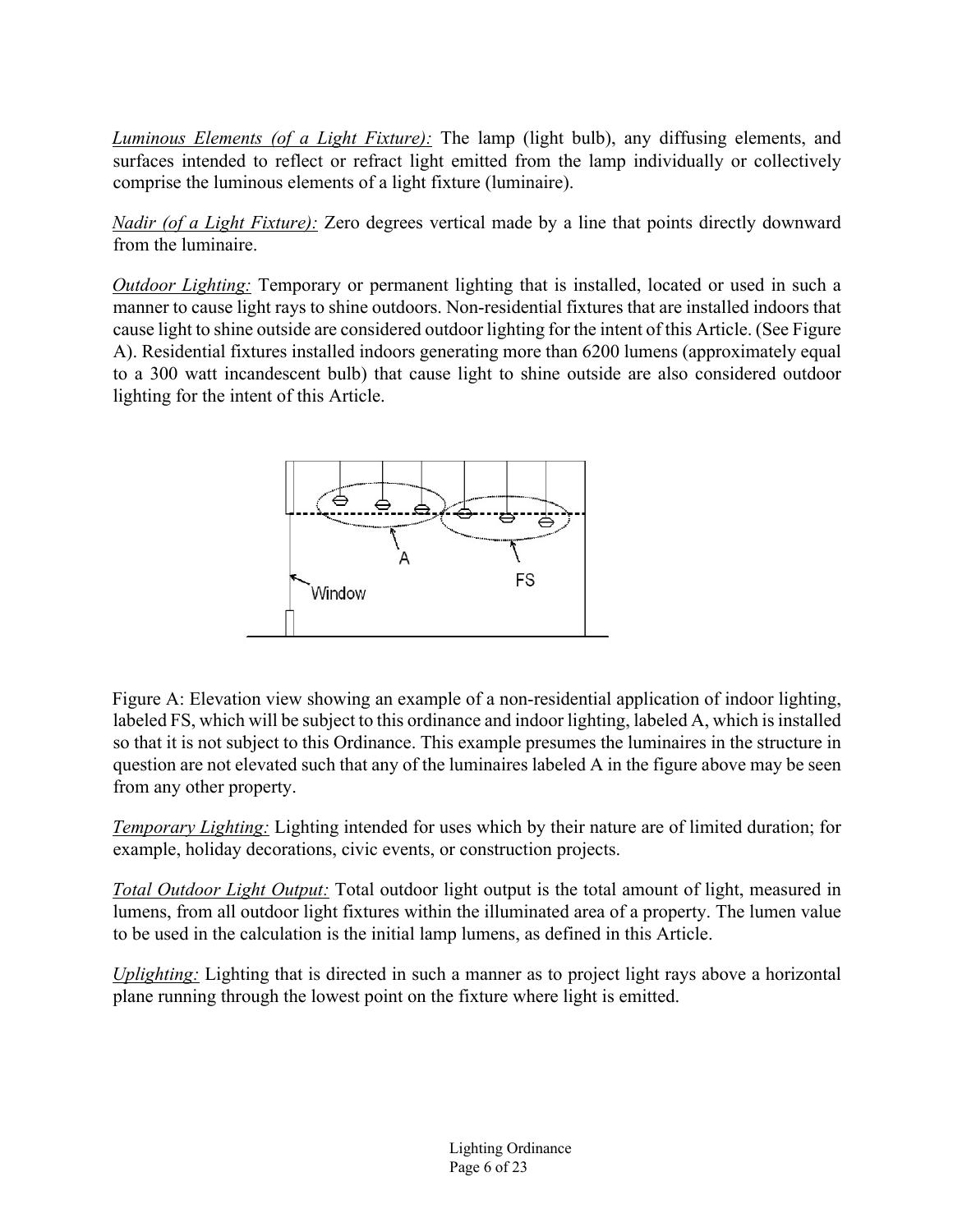# **003 New Lighting**

All outdoor lighting installed after enactment of this Article shall conform to the standards established herein.

# **004 Existing Lighting**

All existing outdoor lighting on property annexed into the City following the enactment of this Article, or that was legally installed within the City's municipal boundaries (i.e., City Limits) before the enactment of this Article, that conflicts with the standards specified herein shall be considered nonconforming. Nonconforming outdoor lighting shall be brought into conformance with this Article as follows:

(1) The City will determine the appropriate applications, development permits, etc. that will require conformance with the Outdoor Lighting Ordinance. The city shall determine the applicable maximum of days from date of permit issuance to bring the lighting into conformance.

The replacement, enlargement, alteration, repair, or improvement of any existing outdoor lighting equipment which becomes damaged or inoperable with equipment that does not conform to this Ordinance, is prohibited.

All other existing outdoor lighting on property used for non-residential purposes that is not in conformance with this Article shall be brought into conformance with this Article within \_ years from the date of adoption of this Article.

All existing outdoor lighting on property used for residential uses, that does not comply with this Article is required to be brought into conformance with this Article no later than years from the date of adoption of this Article.

# **005 Outdoor Lighting in the Extra Territorial Jurisdiction (ETJ) of the City**

The provisions of this Article are not binding in the ETJ of the City. However, compliance is strongly encouraged. All outdoor lighting in the ETJ brought into the City Limits as a result of annexation shall be brought into conformance with this Article within the following time periods:

- (1) Any non-residential outdoor lighting that is installed, repaired, renovated, or moved after the date of adoption of this Article shall have months from the date of annexation to come into compliance.
- (2) Any non-residential outdoor lighting installed, repaired, renovated, or moved on or prior to the date of adoption of this Article shall have years from the date of annexation to come into compliance.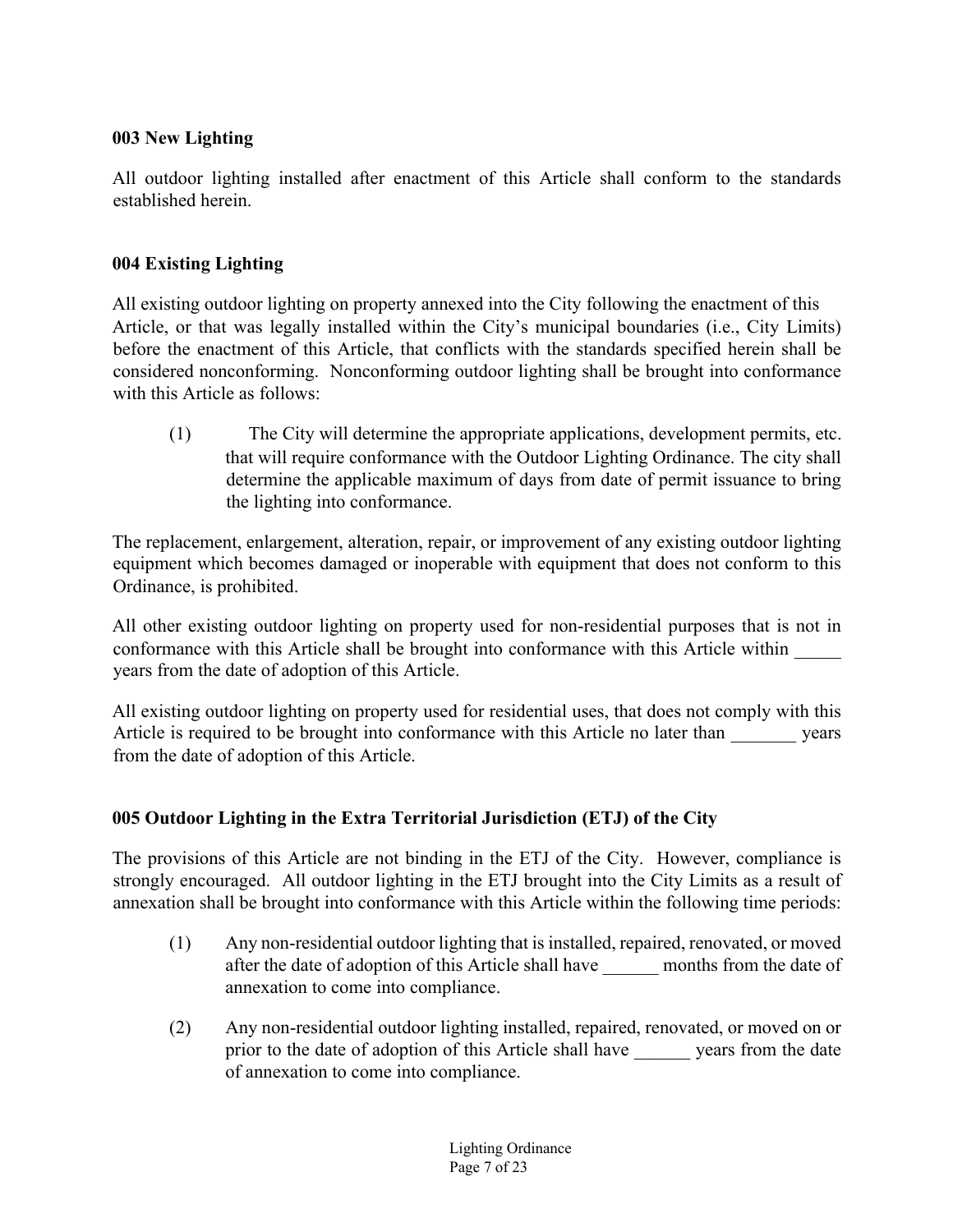(3) All residential outdoor lighting installed, repaired, renovated, or moved on or prior to the date of annexation shall have \_\_\_\_\_\_ years from the date of annexation to come into compliance.

### **006 Shielding and Total Outdoor Light Output Standards**

- (1) Governmental owned streetlights, if rated by the B-U-G classifications,
	- A) Shall be rated and installed with the maximum Backlight component limited to the values in TABLE 1 based on location of the light fixture where the property line is considered to be 5 feet beyond the actual property line.
	- B) Shall be rated and installed with the Uplight component of zero (U0) and
	- C) Shall be rated and installed with the Glare component no more than G1 although G0 is preferred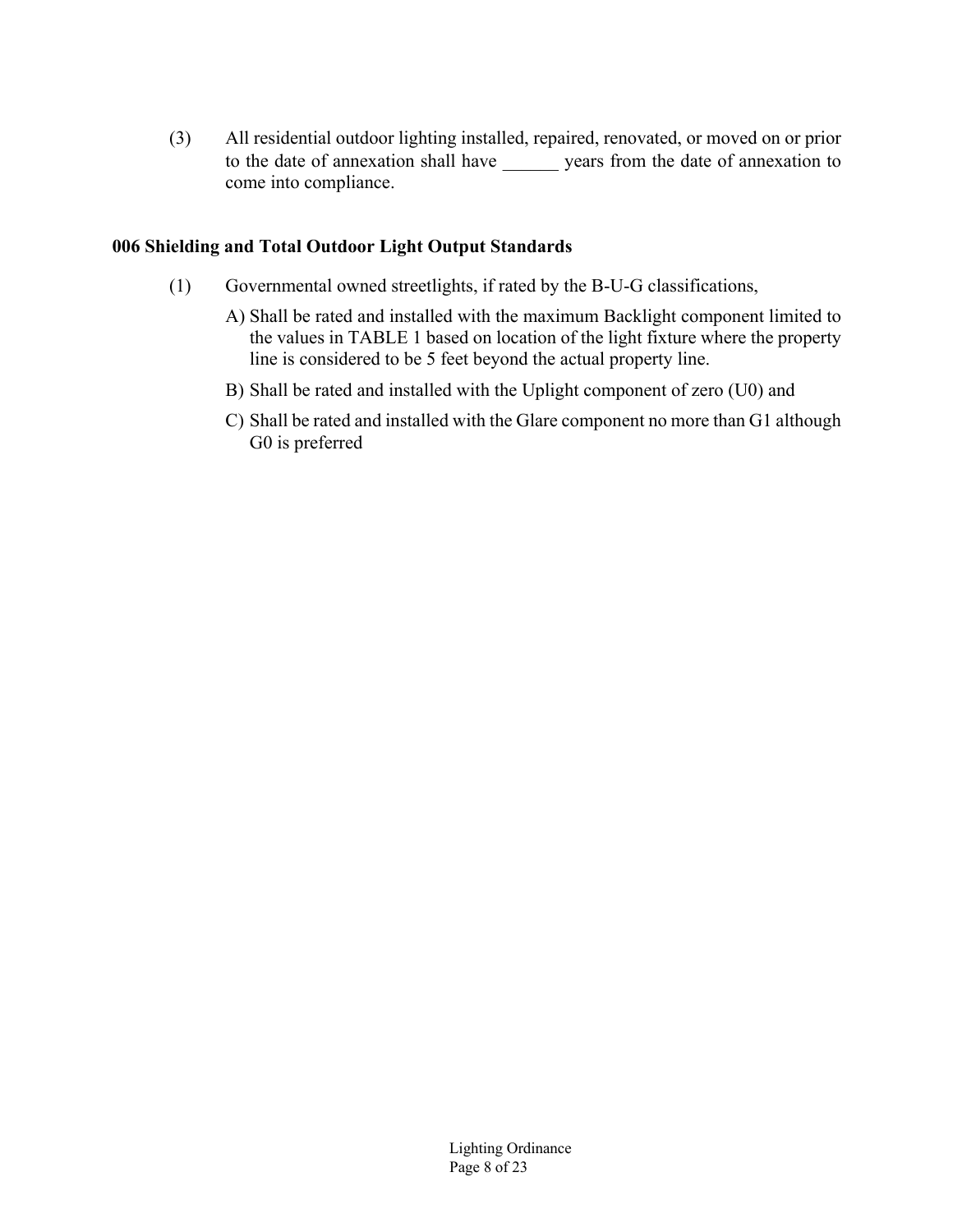| TABLE 1                                                               | Governmental Owned |
|-----------------------------------------------------------------------|--------------------|
| Fixture is greater than 2<br>mounting heights from<br>property line   | B4                 |
| Fixture is 1 to less than 2<br>mounting heights from<br>property line | B <sub>3</sub>     |
| Fixture is -.5 to 1 mounting<br>heights from property line            | B <sub>2</sub>     |
| Fixture is less than 0.5<br>mounting height to property<br>line       | B0                 |

(2) Governmental owned streetlights, if not rated by the B-U-G classifications, shall meet the qualifications to be full cutoff fixtures in order to limit light trespass. (See Figure B)



### Figure B

(3) All outdoor lighting, except governmental owned streetlights, shall be shielded so that the luminous elements of the fixture are not visible from any other property. Mounting height or proximity to property lines may cause the luminous elements of a light fixture to require additional shielding. (See Figures C).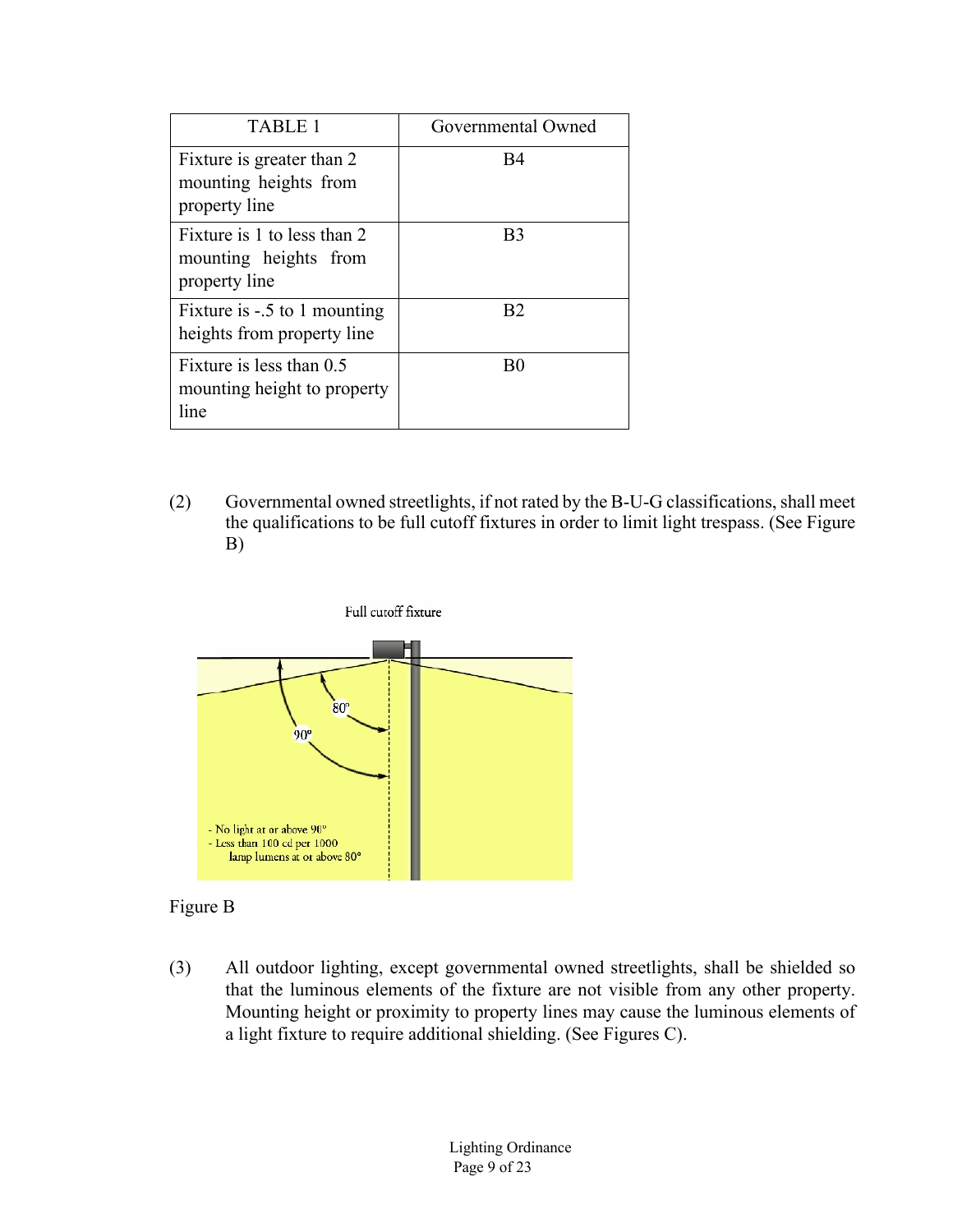

Figure C: Examples of shielding

- (4) Non-governmental light fixtures, if rated by the B-U-G classifications,
	- A) Shall be rated and installed with the maximum Backlight component limited to the values in TABLE 2 based on location of the light fixture where the property line is considered to be 5 feet beyond the actual property line.
	- B) Shall be rated and installed with the Uplight component of zero (U0) and
	- C) Shall be rated and installed with the Glare component no more than G0.
	- D) Shall be shielded in accordance with this Article.

| TABLE 2                                                               | Residential    | Non-Residential |
|-----------------------------------------------------------------------|----------------|-----------------|
| Fixture is greater than 2<br>mounting heights from<br>property line   | B <sub>3</sub> | <b>B4</b>       |
| Fixture is 1 to less than 2<br>mounting heights from<br>property line | B <sub>2</sub> | B <sub>3</sub>  |
| Fixture is -.5 to 1 mounting<br>heights from property line            | B1             | B <sub>2</sub>  |
| Fixture is less than 0.5<br>mounting height to<br>property line       | B <sub>0</sub> | B <sub>0</sub>  |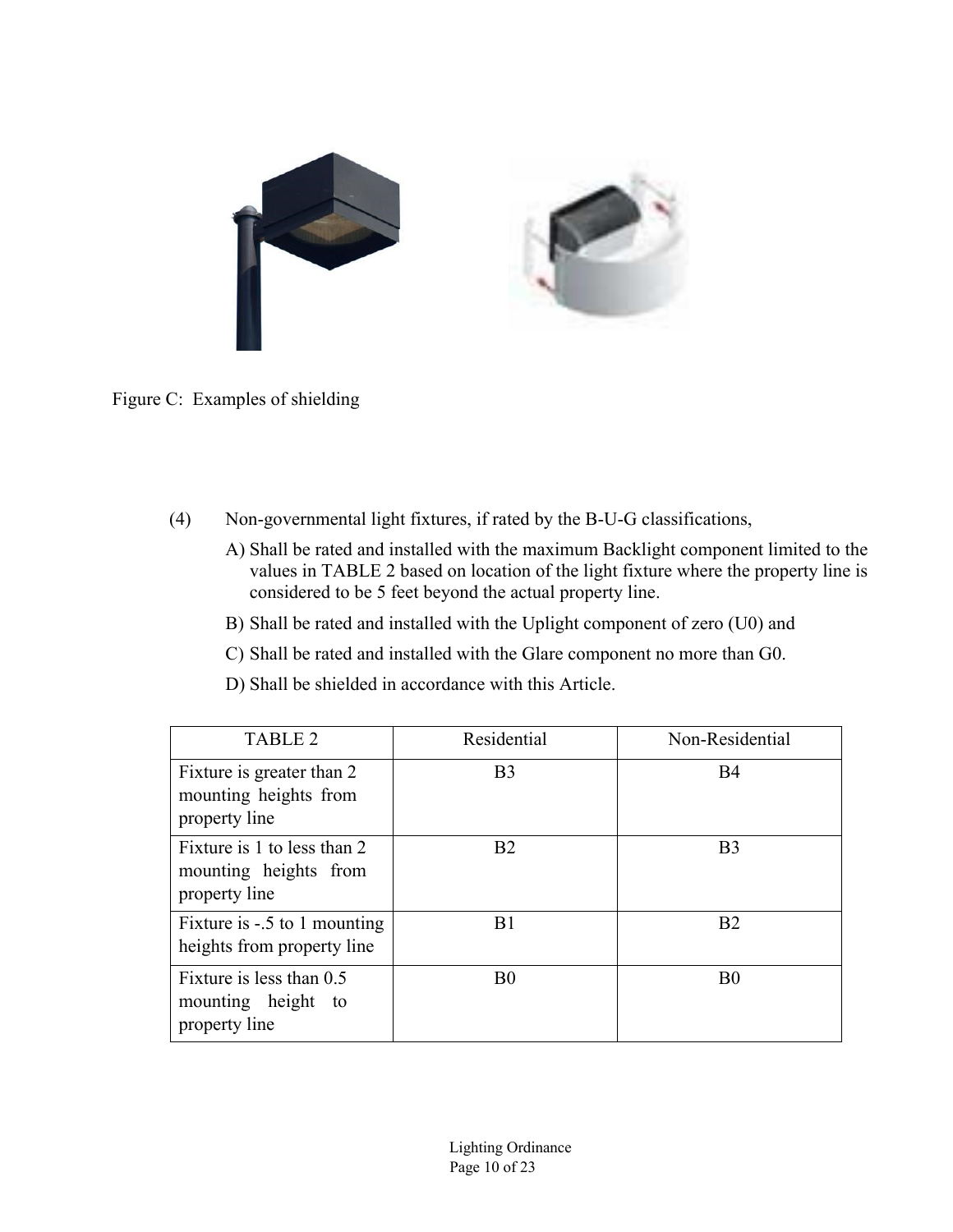#### DO NOT USE MAY BE USED IN MOST CASE



Figure D: The lights on the left are non-conforming. Those on the right may be used in most cases. However, the mounting height and proximity to the property line may require additional shielding to prevent the luminous elements from being visible from any other property.

(3) Outdoor uplighting is prohibited, except as specifically permitted in this Article.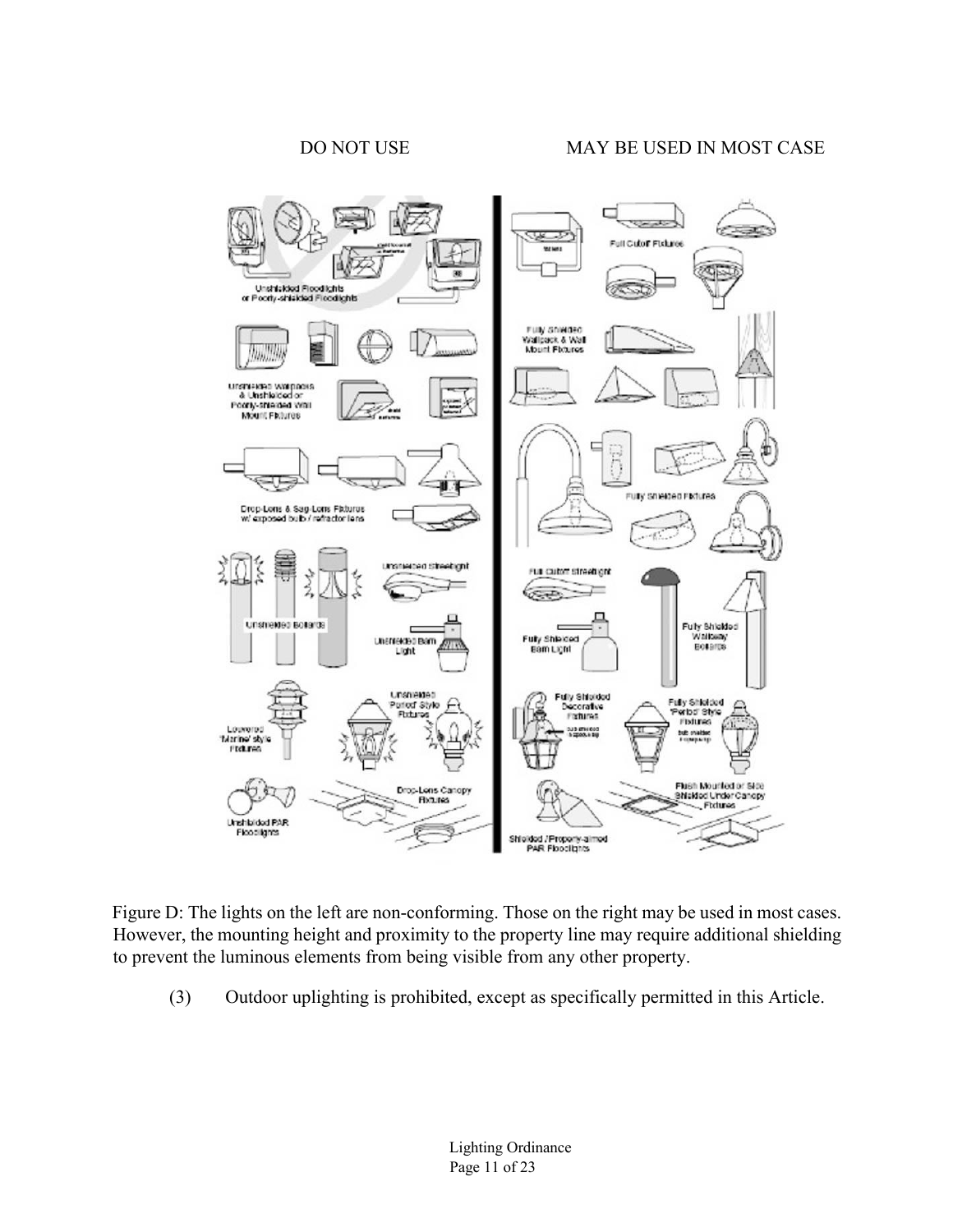(4) Outdoor lighting fixtures, except those with uplighting specifically permitted in this Article, are not allowed to have light escape a horizontal plane running through the

lowest point of the luminous elements. (See Figures E and F).

(5) Outdoor lighting with the "G" component of the B-U-G Rating equal to zero ("0") is conforming if the mounting height and proximity to the property line is such that additional shielding is not needed to prevent the luminous elements from being visible from any other property.



Figure E: This figure shows examples of fixtures that will conform to the provision to not allow light to escape above a horizontal plane running through the lowest point of the luminous elements if they are closed on top and mounted such that the bottom opening is horizontal. Note that the mounting height and proximity to the property line may require additional shielding to prevent the luminous elements from being visible from any other property.

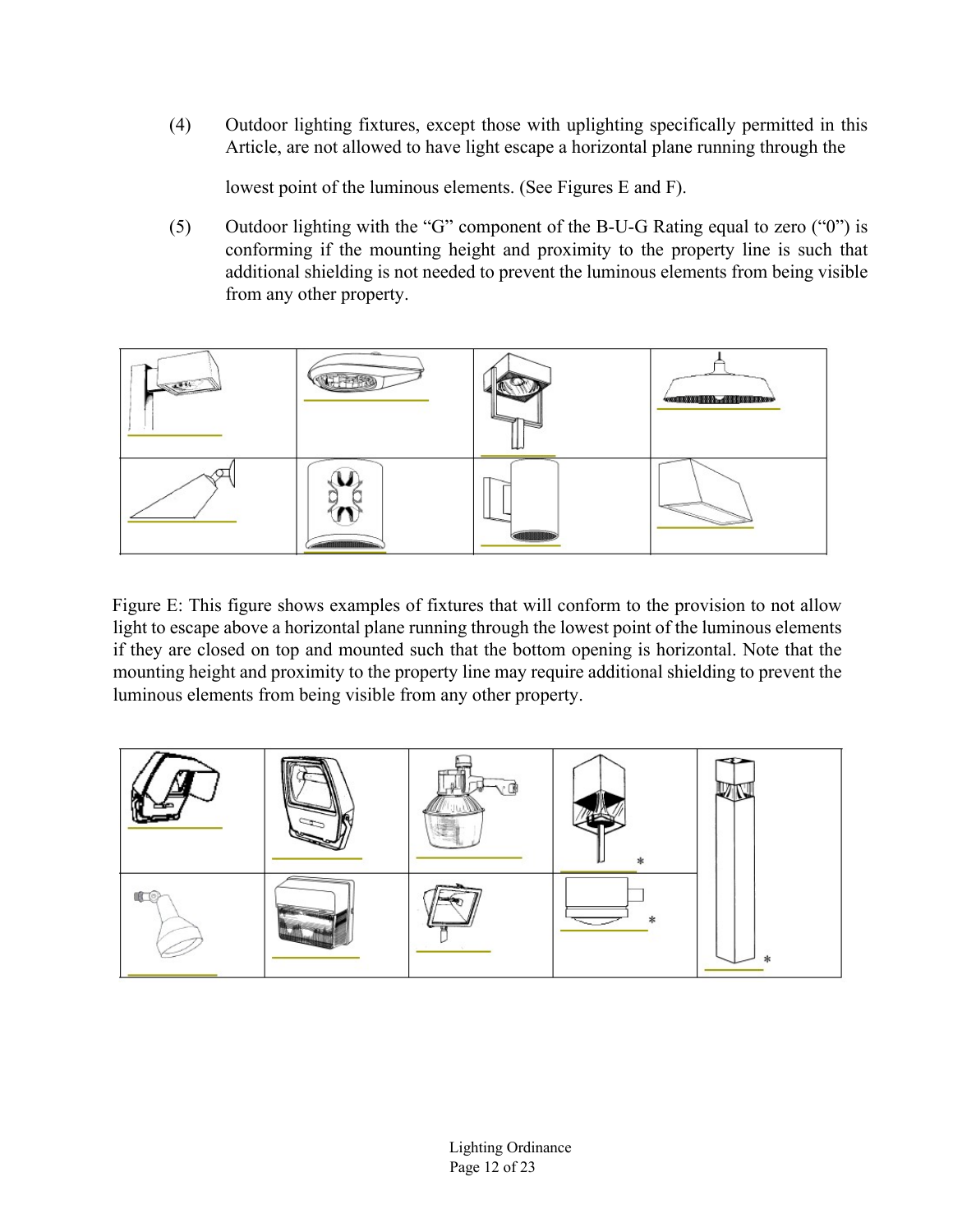Figure F: This figure illustrates examples of fixtures that do NOT conform to the provision to not allow light to escape above a horizontal plane running through the lowest point of the luminous elements.

\*Note: Even though the lamps in these fixtures are shielded from direct view when viewed from the side or above, reflective surfaces within the fixtures and or lens covers *are* directly visible from the side.

- (5) Total outdoor light output (excluding governmental owned streetlights used for illumination of public rights-of-way and outdoor recreation facilities) of any nonresidential property shall not exceed 100,000 lumens per net acre in any contiguous illuminated area. This Lumen per net acre value is an upper limit and not a design goal; design goals should be the lowest levels that meet the requirement of the task.
- (6) Total outdoor light output (excluding governmental owned street lights used for illumination of public rights-of-way and outdoor recreation facilities) of any residential property shall not exceed the following cap: A base of 10,000 lumens plus 800 lumens per entry/exit plus the number of feet around the perimeter of each permanent structure times 10 lumens.
- (7) Outdoor recreational facilities are not subject to the lumens per net acre limit. However, outdoor recreational facilities are subject to the shielding requirement above. Where fully shielded fixtures are not available, lighting fixtures using external louvers or shields that, in the final installed configuration, extend to within 3 inches on the lowest portion of the light fixture opening are required. (See Figure G). The fixtures shall be installed and maintained with aiming angles that permit no greater than 1% of the light emitted by each fixture to project above the horizontal. It is recommended that the lumens per net acre for multi-directional aerial sports (e.g., baseball, basketball, football, soccer) not exceed 1,000,000 lumens per net acre. It is recommended that the lumens per net acre for unidirectional aerial sports (e.g., golf at a driving range, skeet shooting) and all ground level sports (e.g., field hockey, swimming, archery, target shooting) not exceed 800,000 lumens per net acre.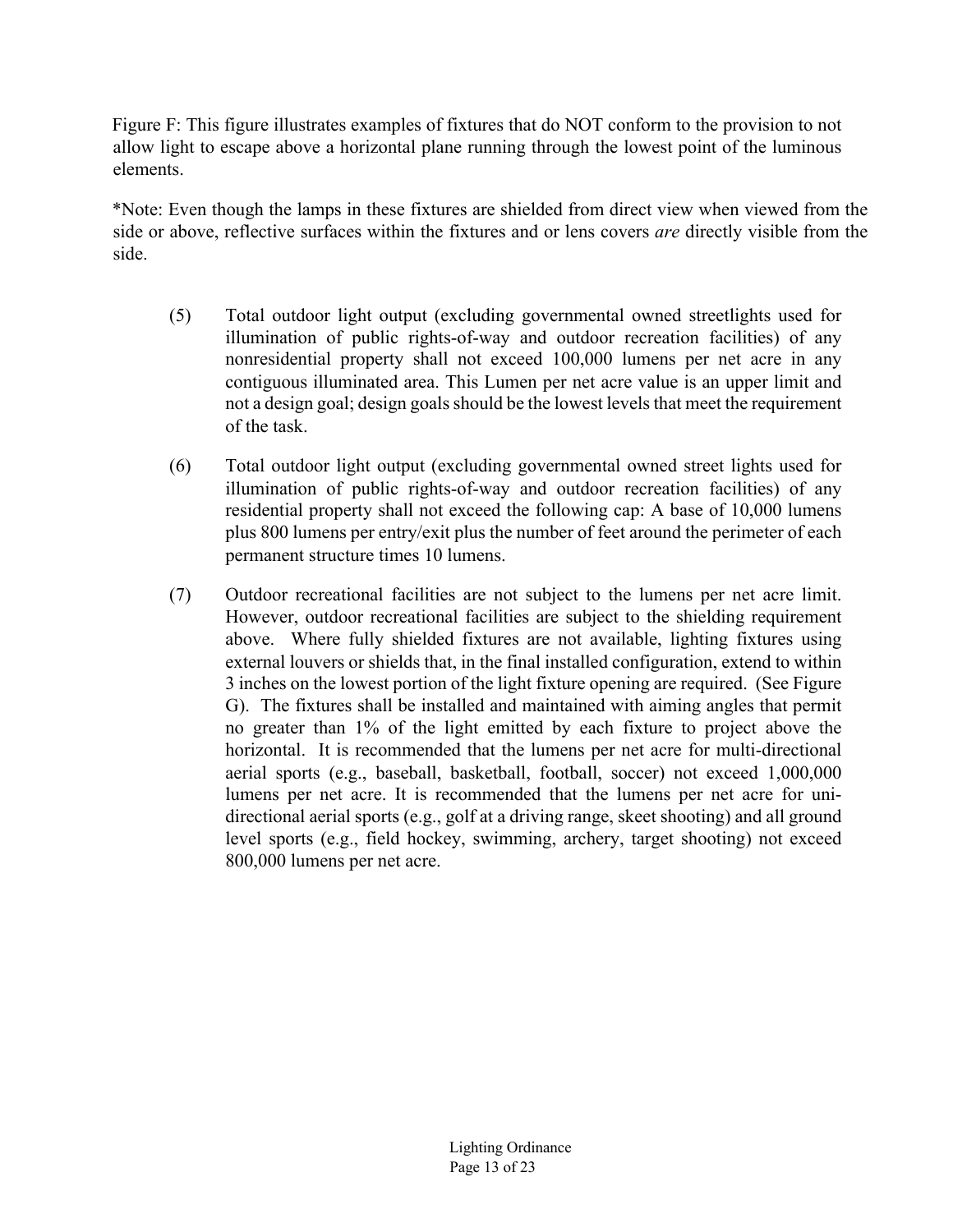

Figure G: Sports lighting where fully shielded fixtures are not available.

# **007 Lighting for Outdoor Signs and Panels**

(1) Outdoor internally illuminated signs (whether free standing or building mounted) shall be constructed with an opaque background and translucent letters and symbols or with a colored background and lighter letters and symbols. (See Figure H). The internally illuminated portion of the sign cannot be white, cream, off-white, yellow or any light color unless it is part of a registered logo. White, cream, off-white, yellow or any light color are permitted in the logo only, provided that such colors in the logo shall represent not more than 33% of the total sign area permitted. Lamps used for internal illumination shall not be included in the total outdoor light output calculation. The illumination is to be the lowest intensity needed to allow the sign to be visible for up to 1/2 mile from its installation.

| <b>Light Background</b><br>$\vert x \vert$ | <b>Colored Background</b> | <b>Opaque Background</b> |  |  |
|--------------------------------------------|---------------------------|--------------------------|--|--|
| <b>Mobil</b>                               |                           |                          |  |  |
| <b>ANIMAL</b><br><b>HOSPITAL</b>           |                           |                          |  |  |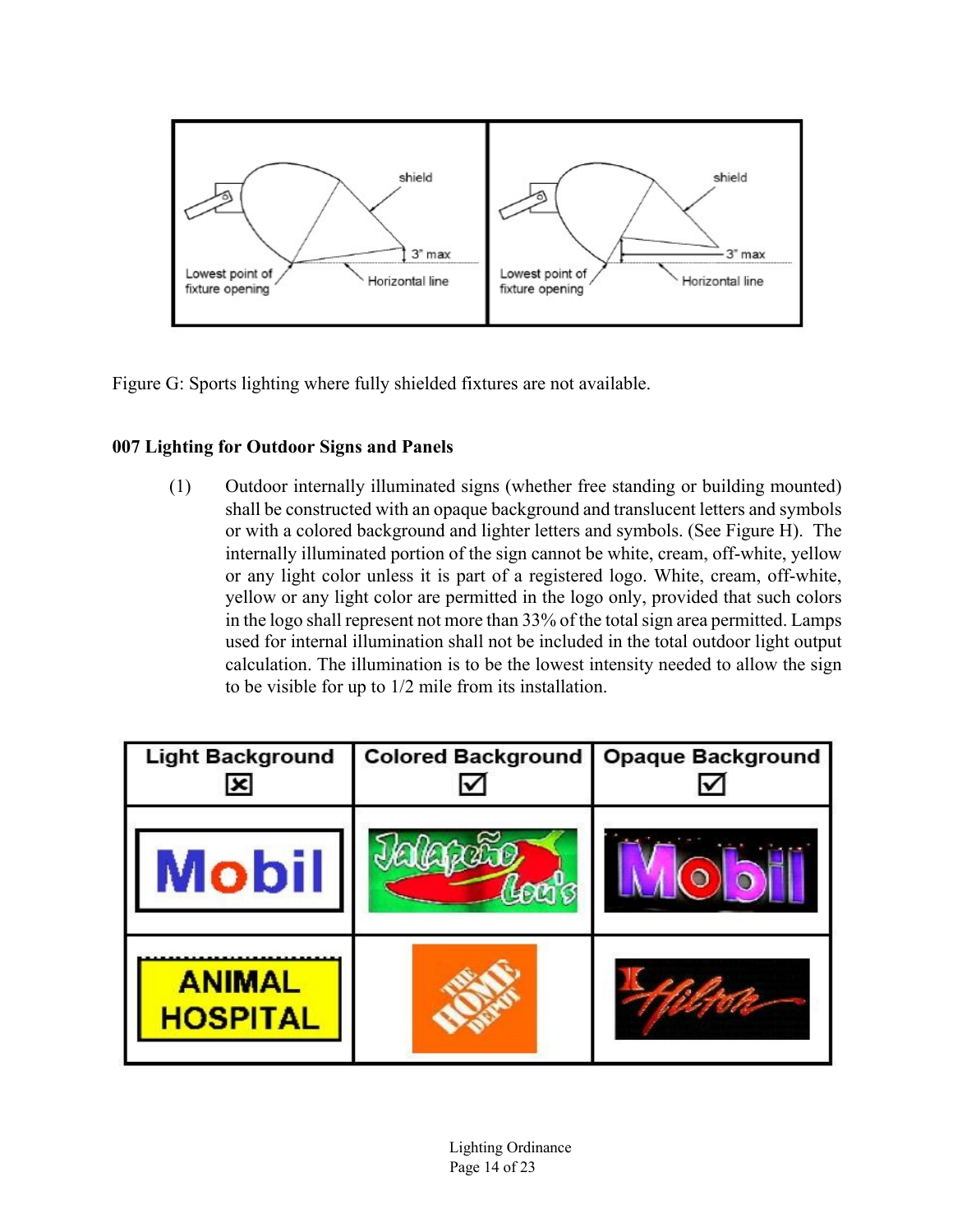Figure H: Internally illuminated Signs

- (2) Outdoor internally illuminated panels (such as illuminated canopy margins or building faces), shall be included in lumens per net acre calculation or lumens cap as applicable to the property.
- (3) Outdoor externally illuminated signs shall conform to all provisions of this Article.

### **008 Lighting Under Canopies, Building Overhangs, or Roof Eaves**

- (1) All Outdoor light fixtures located under canopies, under building overhangs, or under roof eaves must conform to all provisions of this Article.
- (2) Outdoor light fixtures located under canopies, under building overhangs, or under roof eaves where the center of the lamp or luminaire is located at 5 feet, but less than 10 feet from the nearest edge of the canopy or overhang are to be included in the lumens per net acre calculation or lumens cap, as applicable, as though they produced only one-quarter (1/4) of the lamp's rated lumen output. (See Figures I and J).

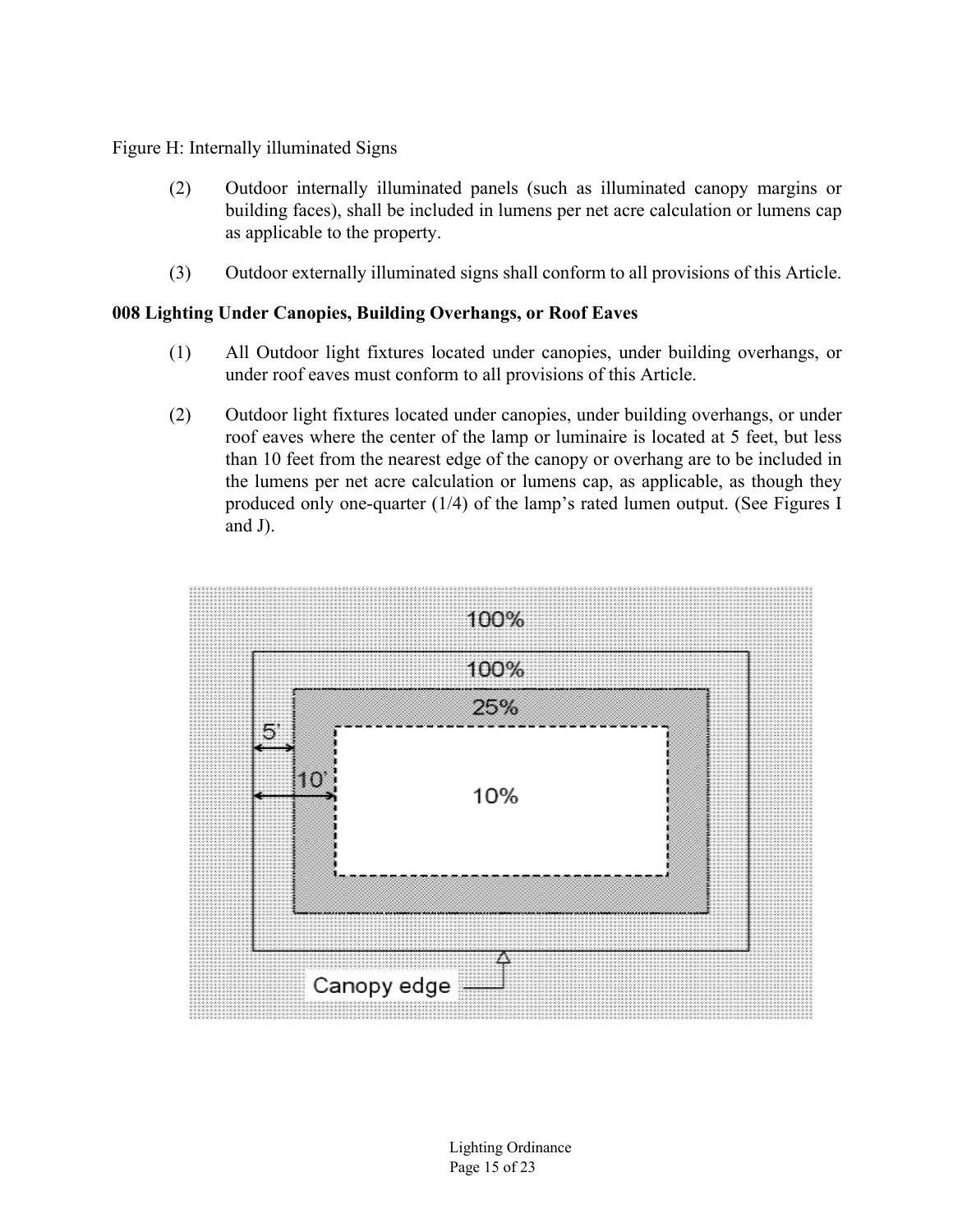Figure I: Plan view of a canopy, showing fixture location and lumen lamp output percentage counted toward total lumens per net acre or lumens cap, as applicable.



Figure J: Sample elevation view of a canopy or overhang attached to a building, showing location of shielded fixtures and initial lamp output percentage counted toward lumens per net acre or lumens cap, as applicable.

- (3) Outdoor light fixtures located under canopies, under building overhangs, or under roof eaves where the center of the lamp or luminaire is located 10 or more feet from the nearest edge of a canopy, building overhang, or eave are to be included in the lumens per net acre or lumens cap, as applicable, as though they produced only onetenth (1/10) of the lamp's rated lumen output. (See Figures I and J)
- (4) The total light output used for illuminating under canopies or building overhangs, defined as the sum of all under canopy initial lamp lumen outputs, shall not exceed 20 lumens per square foot under the canopy area. All lighting mounted under the canopy, including but not limited to light fixtures mounted on the lower surface of the canopy and auxiliary lighting within signage or illuminated panels under the canopy, is to be included in the lumens per net acre or lumens cap, as applicable.

# **009 Neon Lighting**

Neon lighting is permitted, so long as lumen calculations from such lighting are included in the total outdoor light output calculations for the site. Lumens are calculated on a per foot basis, rather than per "fixture". Such lighting shall also be subject to the shielding requirements of this section, unless exempted under Section titled Exemptions.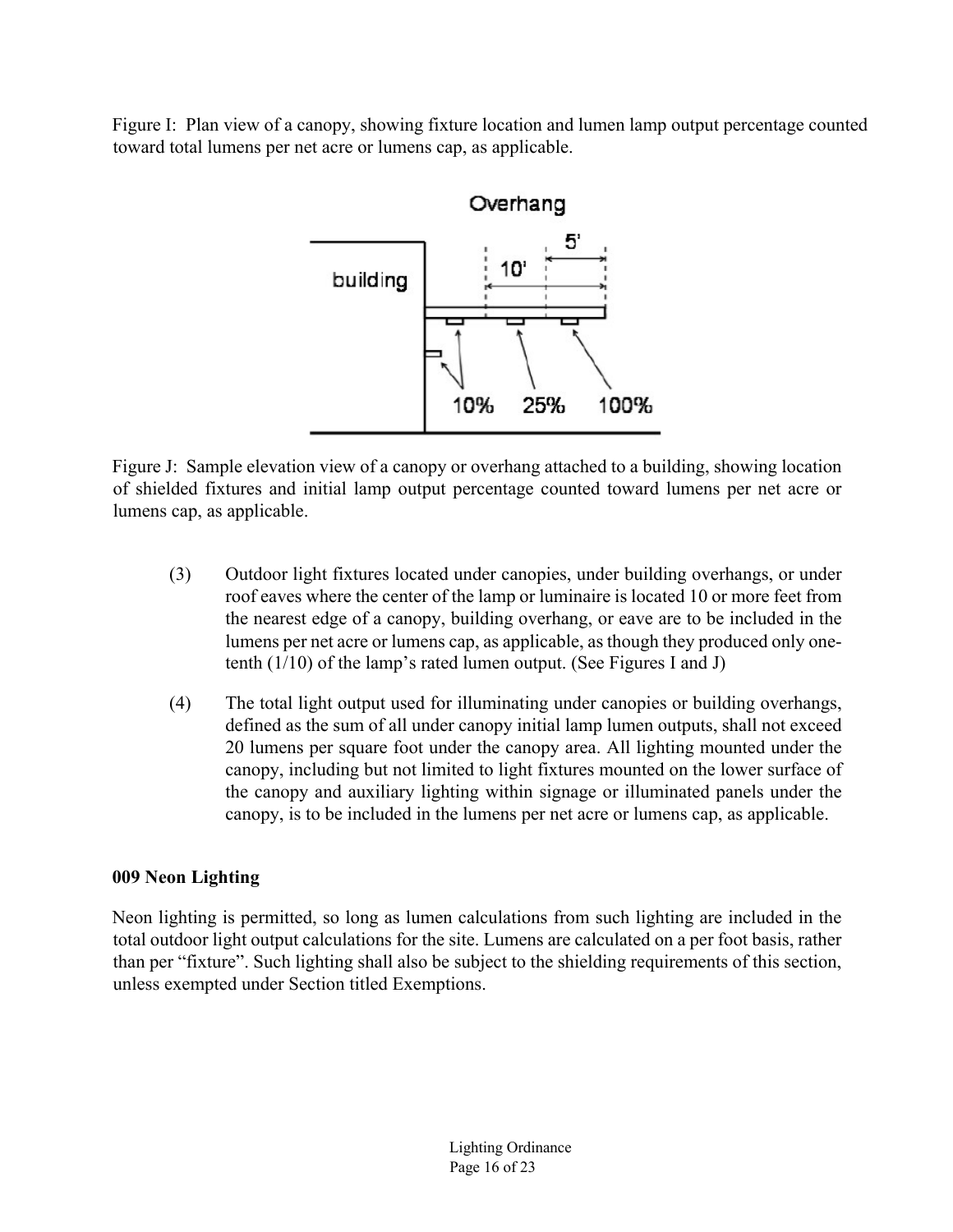# **010 Flagpoles**

It is preferred that flagpoles not be illuminated and that the traditional raising of the flag after dawn and lowering of the flag before sunset be utilized. Lighting of up to a total of 2 flags per property is permitted with the following restrictions:

A) The flags must either be the flag of the United States of America or the flag of the State of Texas to be illuminated.

B) Flag poles with a height greater than 20 feet above ground level shall be illuminated from above if illuminated at all. This may be achieved by utilizing a light fixture attached to the top of the flag pole or a fixture mounted above the top of the flag pole on a structure within 15 feet of the flag pole and must comply with all sections of this ordinance except for lights such as the ones in Figure K. The total number of lumens initially output from any light fixture mounted on top of a flagpole is limited to 800.

C) Flag poles with a height equal to or less than 20 feet above ground level may be illuminated from below. They are to be illuminated with up to 2 spot type fixtures utilizing shields to reduce glare, whose maximum combined lumen output is 78 lumens per foot of pole height, measured from the light fixture to the top of the flagpole. The fixture is to be mounted so that the lens is perpendicular to the flagpole and the light output points straight up at the flag.



Figure K: Options for flagpole lighting

(D) Lamps used for flagpole illumination shall be included in the lumens per net acre calculation or the lumens cap, as applicable.

# **011 Lighting Curfews**

(1) Non-residential outdoor lighting intended to be left on more than 30 minutes after closing, or the completion of activities, must be reduced to 25% or less of the normal lumen output. Motion sensor activation may be allowed to cause the light to resume normal lumen output only when activated and to be reduced back to 25% or less of normal lumen output within 5 minutes after activation has ceased, and the light shall not be triggered by activity off the property.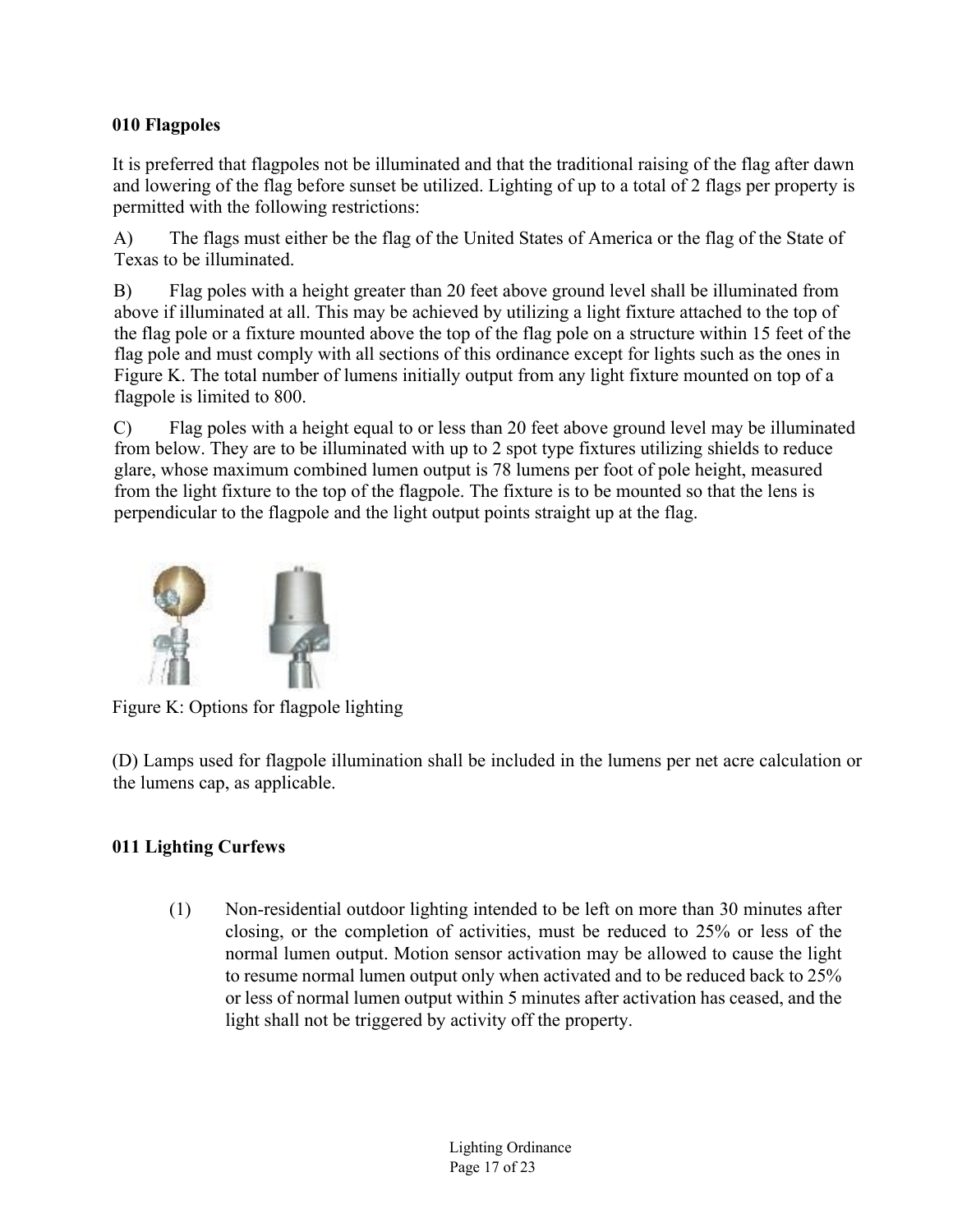- (2) Illumination for all advertising signs, both externally and internally illuminated, shall be turned off by the later of closing time or 10:00 P.M., provided, however, that such signs may be turned back on prior to sunrise, but no more than one hour prior to opening.
- (3) Street Lighting, other than at the intersection of roadways, shall utilize half-night photocells or timers to turn off the lights halfway between dusk and dawn.
- (4) Lighting for outdoor recreational facilities is allowed between one hour prior to sunset and 10:30 p.m., unless it is needed to complete a specific organized activity or event already in progress at 10:30 p.m.
- (5) All outdoor lighting is encouraged to be turned off when no one is present to use the light.
- (6) Controls shall be provided that automatically extinguish all outdoor lighting when sufficient daylight is available using a control device or system such as a photoelectric switch, astronomic time switch or equivalent functions from a programmable lighting controller, building automation system or lighting energy management system, all with battery or similar backup power devices.

## **012 Prohibitions**

- (1) The installation of any mercury vapor fixture or lamp for use as outdoor lighting is prohibited.
- (2) The operation of searchlights for advertising purposes is prohibited.
- (3) Luminaries rated at more than 4400K are not permitted.

# **013 Submission of Plans and Evidence of Compliance**

- (1) All non-residential building permit applications must include an outdoor lighting plan which includes the following information:
	- (A) The location of all existing and proposed light fixtures (may be included on site plan) including those indoor fixtures defined as outdoor lighting for the intent of the Article.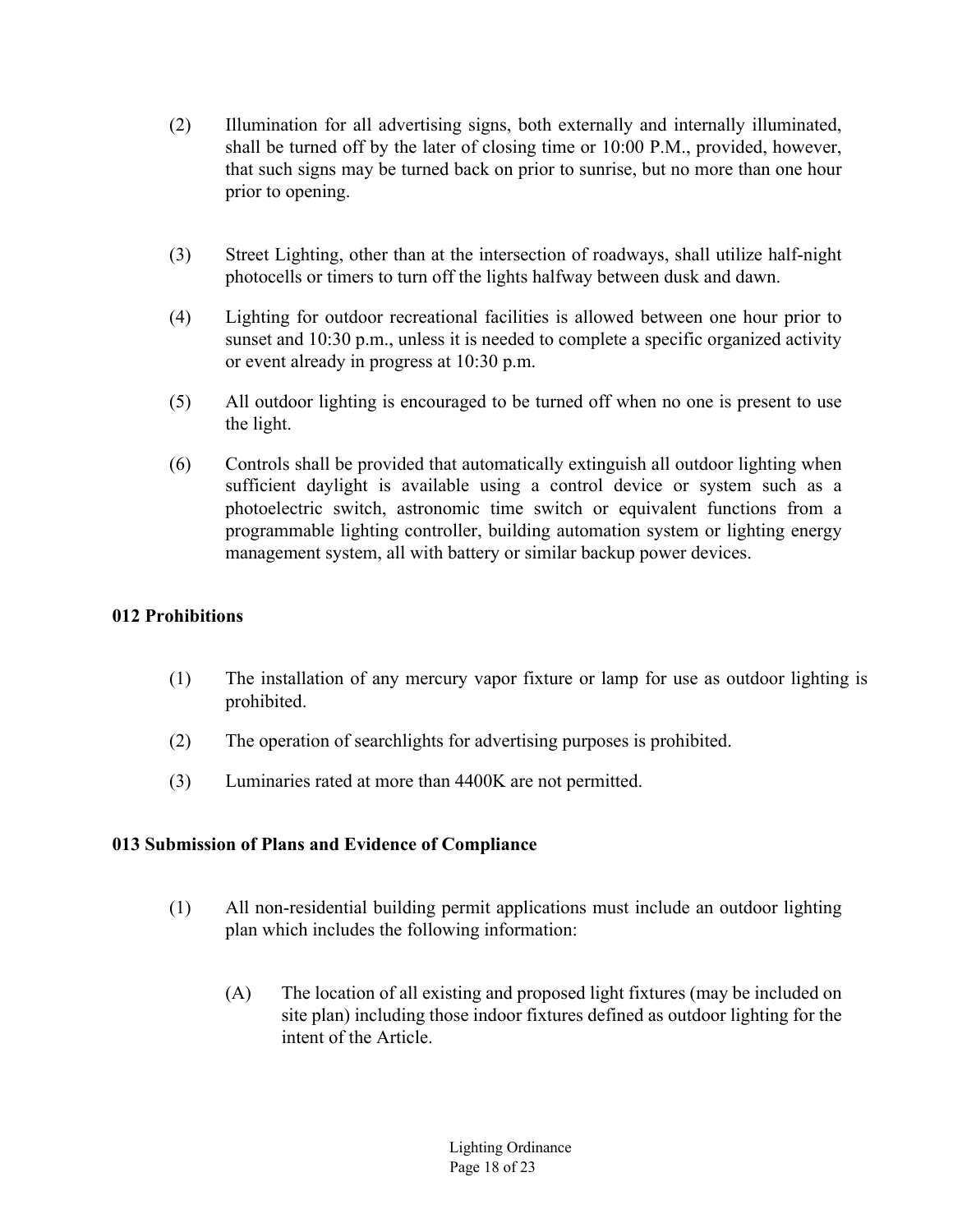- (B) A lumen calculation sheet to determine lumens per net acre. It must include the total area to be illuminated, the fixture catalog descriptions, lamp types (i.e., incandescent, low pressure sodium, compact fluorescent, LED, etc.), number of luminaires, initial lamp lumens per luminaire, and the light loss factor (LLF) or efficiency rating for all existing and proposed lamps. Lumens for existing fixtures may be estimated but the source of the numbers assigned must be documented in said outdoor lighting plan.
- (C) Luminaries intended to illuminate fuel pumps or automated teller machines must be so noted.
- (D) Specification sheets for all existing and proposed light fixtures. If specification sheets cannot be located for existing fixtures, then daylight and nighttime photographs with the light illuminated are to be submitted.
- (E) Acknowledgement that the Applicant has received notification of the provisions of this Article.
- (2) Upon receipt of residential building permit applications, City Staff shall provide the home builder and/or Applicant with educational materials about this Article. The City's submission of educational materials shall be *prima facie* evidence that the Applicant has received notification of the provisions of this Article.
- (3) The residential property homeowner must create a table with an entry for each luminaire designated as an outdoor light existing or planning to be installed on the property. They must provide the estimated number of lumens produced for each existing luminaire and specification sheets with manufacturer supplied lumens for each luminaire planned for the property; the number of entrances /exits to the structures on the property and the perimeter of each permanent structure on the property.
- (3) Verification that a residential or commercial construction project requiring a building permit application has complied with the provisions of this Article shall occur during the final electrical inspection by the City Building Inspector.

# **014 Exemptions**

The following lighting instances are exempt from this Article:

(1) Outdoor light fixtures with a maximum output of 310 lumens per fixture, regardless of the number of bulbs, (equals approximately one 25-watt incandescent light), may be left unshielded provided the fixture has a diffuser installed, and the source of the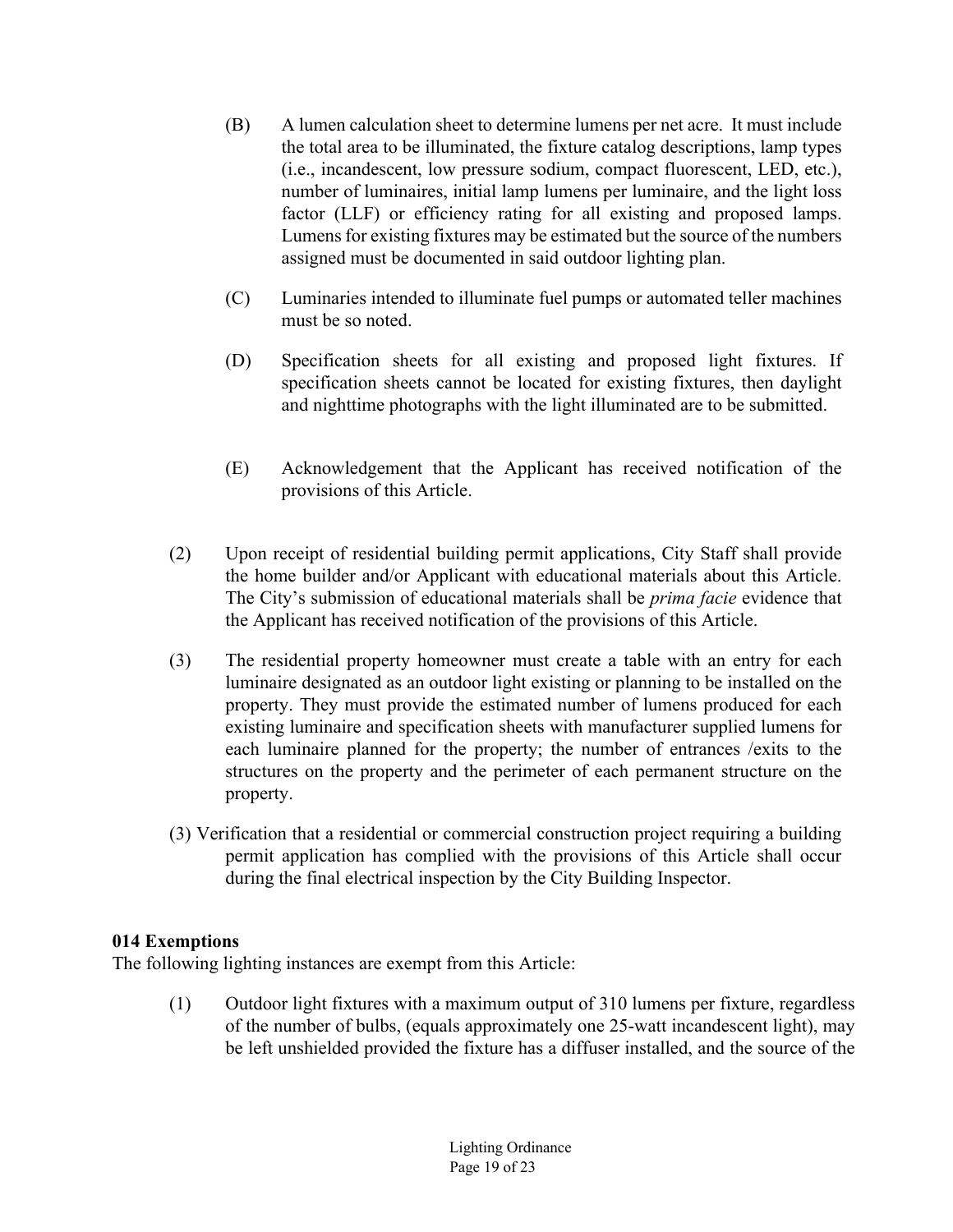light is not visible from any other property. The output from these fixtures shall not exceed 10% of the allowable lumens per net acre.

- (2) Outdoor light fixtures with a maximum output of 620 lumens per fixture, regardless of the number of bulbs, (equals approximately one 45 watt incandescent light), which are shielded with a colored lens provided said lens reduces the lumen output approximately in half, and the source of the light is not visible from any other property. The output from these fixtures shall not exceed 10% of the allowable lumens per net acre.
- (3) Outdoor lighting for which light is produced directly by the combustion of fossil fuels.
- (4) Holiday lights as defined in this Article are exempt from the requirements of this Article from November 15 to January 15 during the hours from 6:00 A.M. to midnight each day, except that flashing holiday lights are prohibited on nonresidential properties. Flashing holiday lights on residential properties are discouraged. Holiday lights may be illuminated one additional seven (7) day period per calendar year.
- (5) Festoon type low-output lamps limited to small individual bulbs on a string with a maximum output of 20 lumens within any square foot.
- (6) Lighting required by law to be installed on motor vehicles.
- (7) Lighting needed during activities of law enforcement, fire and other emergency services. These lights are to be positioned so as to not shine directly in the eyes of passing drivers.
- (8) Lighting employed during emergency repairs of roads and utilities may be unshielded provided the lights are positioned so they do not shine in the eyes of passing drivers.
- (9) Lighting required for the safe operation of aircraft.
- (10) Temporary lighting for theatrical, television, performance areas, or construction areas provided the lights are positioned so they do not shine in the eyes of passing drivers and the source of the illumination is shielded from any other property. This temporary lighting must not allow any light to be projected or reflect above the structures or trees on the property.
- (11) Temporary lighting required to save life or property from imminent peril. Caution must be used to position the lights so they do not shine in the eyes of passing drivers.
- (12) Lighting required by federal, state, territorial, commonwealth or provincial laws or regulations.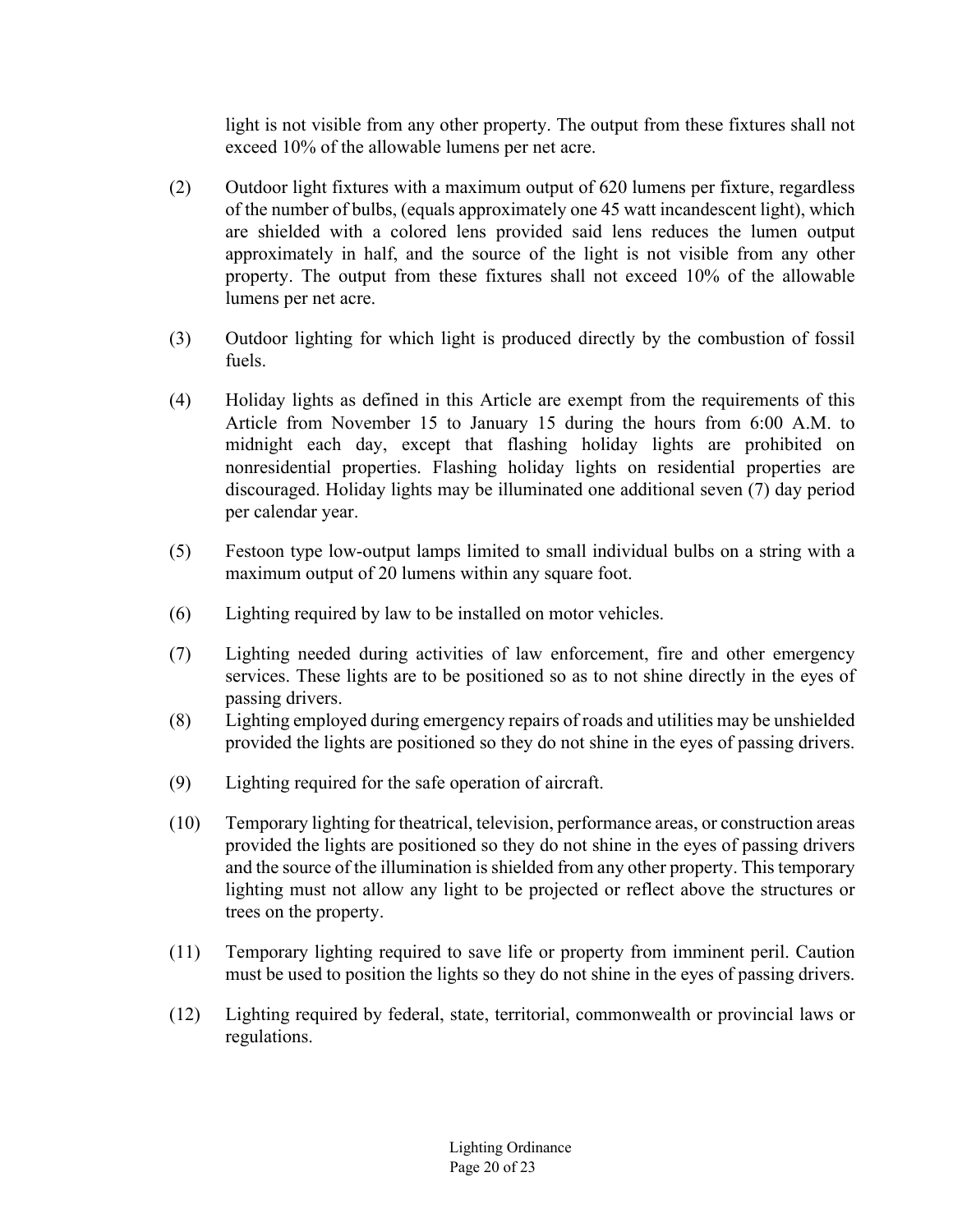# **015 Materials and Methods of Installation**

This Article is not intended to prohibit the use of any design, material or method of prescribed installation not specifically proscribed by this Article, provided such alternative meets the legislative intent of this Article.

# **016 Compliance with Building Code**

All lighting installations commenced in accordance with this Article must be in compliance with the International Building Code, as adopted by the City Council.

# **017 Civil & Criminal Penalties**

The City shall have the power to administer and enforce the provisions of this Article as may be required by governing law. Any person violating any provision of this Article is subject to suit for injunctive relief as well as prosecution for criminal violations.

# **018 Criminal Prosecution**

Any person violating any provision of this Article shall, upon conviction, be fined a sum not exceeding five hundred dollars (\$500.00). Each day that a provision of this Article is violated shall constitute a separate offense. An offense under this Article is a Class A misdemeanor.

# **019 Civil Remedies**

Nothing in this Article shall be construed as a waiver of the City's right to bring a civil action to enforce the provisions of this Article and to seek remedies as allowed by law, including, but not limited to the following:

- (1) Injunctive relief,
- (2) Monetary damages, and
- (3) Other relief as directed by a court with jurisdiction over the matter.

# **.020 Alternative Relief**

To prevent specific conduct that violates this Article or to require specific conduct that is necessary for compliance with this Article; and

(1) In lieu of criminal prosecution, a civil penalty up to five hundred dollars (\$500.00) a day to be deposited in the General fund, when it is shown that the defendant was actually notified of the provisions of this Article and committed acts in violation of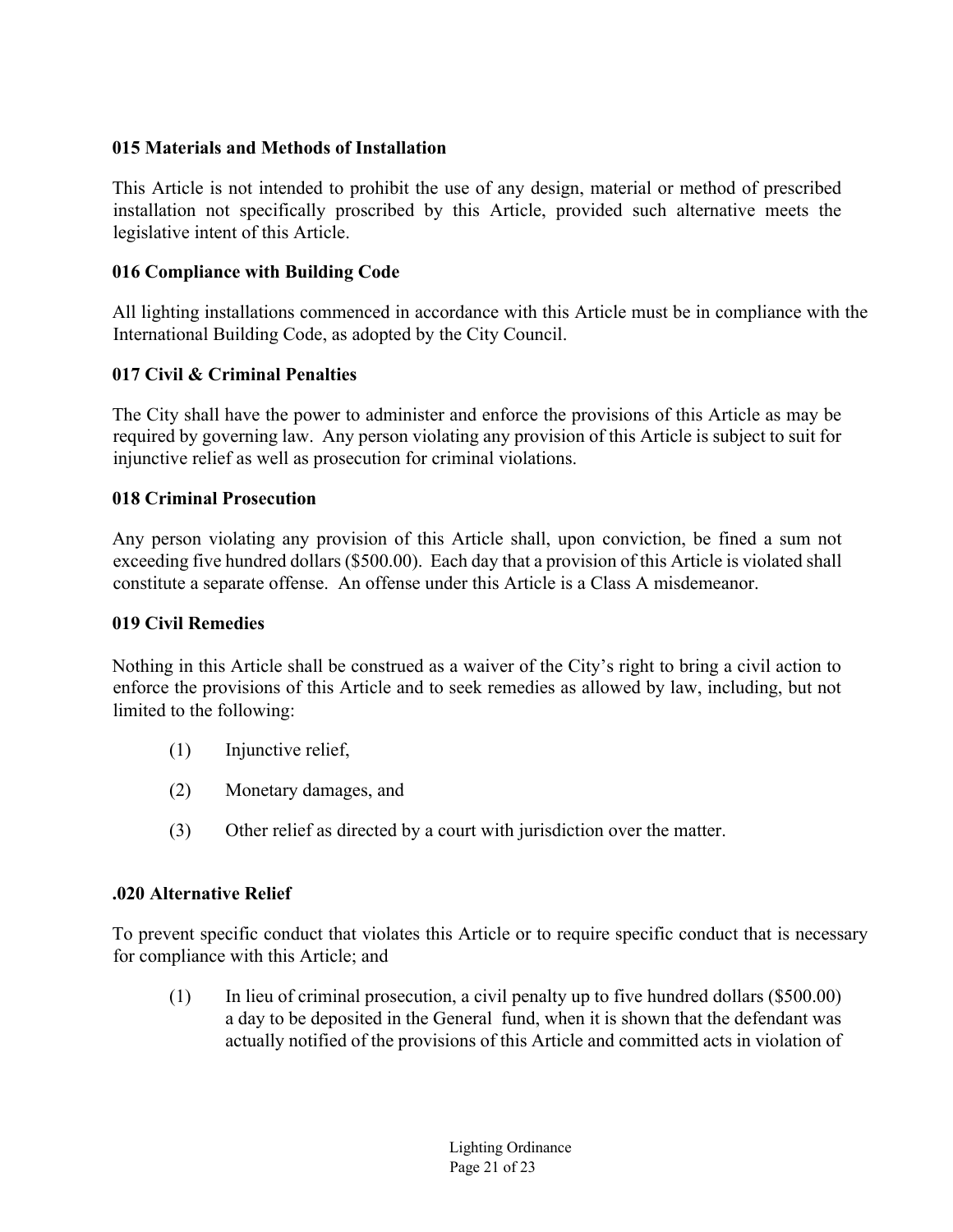this Article or failed to take action necessary for compliance with this Article; and other available relief.

(2) In the event work is not being performed in accordance with this Article, the City shall issue a stop work order and all work shall immediately cease. No further work shall be undertaken on the project as long as a stop work order is in effect.

#### **021 Public Nuisance**

Any violation of this Article is hereby declared to be a public nuisance.

# **022 Administrative Guidance**

The City is authorized to promulgate one or more interpretive documents to aid in the administration of, and compliance with, this Article. Such interpretive documents shall be educational only and shall not constitute regulations, amendments, or exceptions.

*Exhibit 1*

|                                       |       | Lumen Compliance Chart: Sample |                    |                |
|---------------------------------------|-------|--------------------------------|--------------------|----------------|
|                                       |       | Luminaire Schedule Lumens      |                    |                |
| Lamp Description                      | Label | $#$ of Lamps                   | Initial Lumens LLF | Total          |
| KVF2 250M SR4WFL                      | S1    |                                | 22,500 0.72        | 48,600.00      |
| LGH 100M 8RW FFL                      | G     | 8                              | 7,900 0.72         | 45,504.00      |
| <b>CSXW LED 1 30B700/40K</b>          |       |                                |                    |                |
| <b>MVOLT SR3</b>                      | W1    |                                | 5,403              | 10,806.00      |
| <b>ALED 35/18 6AR LS</b>              | GF    | h                              | 1,868 0.72         | 8,069.76       |
|                                       |       |                                |                    |                |
|                                       |       |                                |                    | $\overline{0}$ |
| <b>Total Initial Luminaire Lumens</b> |       |                                | 112,979.76         |                |
| Site Allowed Total Initial Lumens     |       |                                | 114,785.00         |                |
| Is Project Compliant?                 |       |                                | Yes!               |                |
|                                       |       |                                |                    |                |

# **Sample Lumen Calculation Sheet**